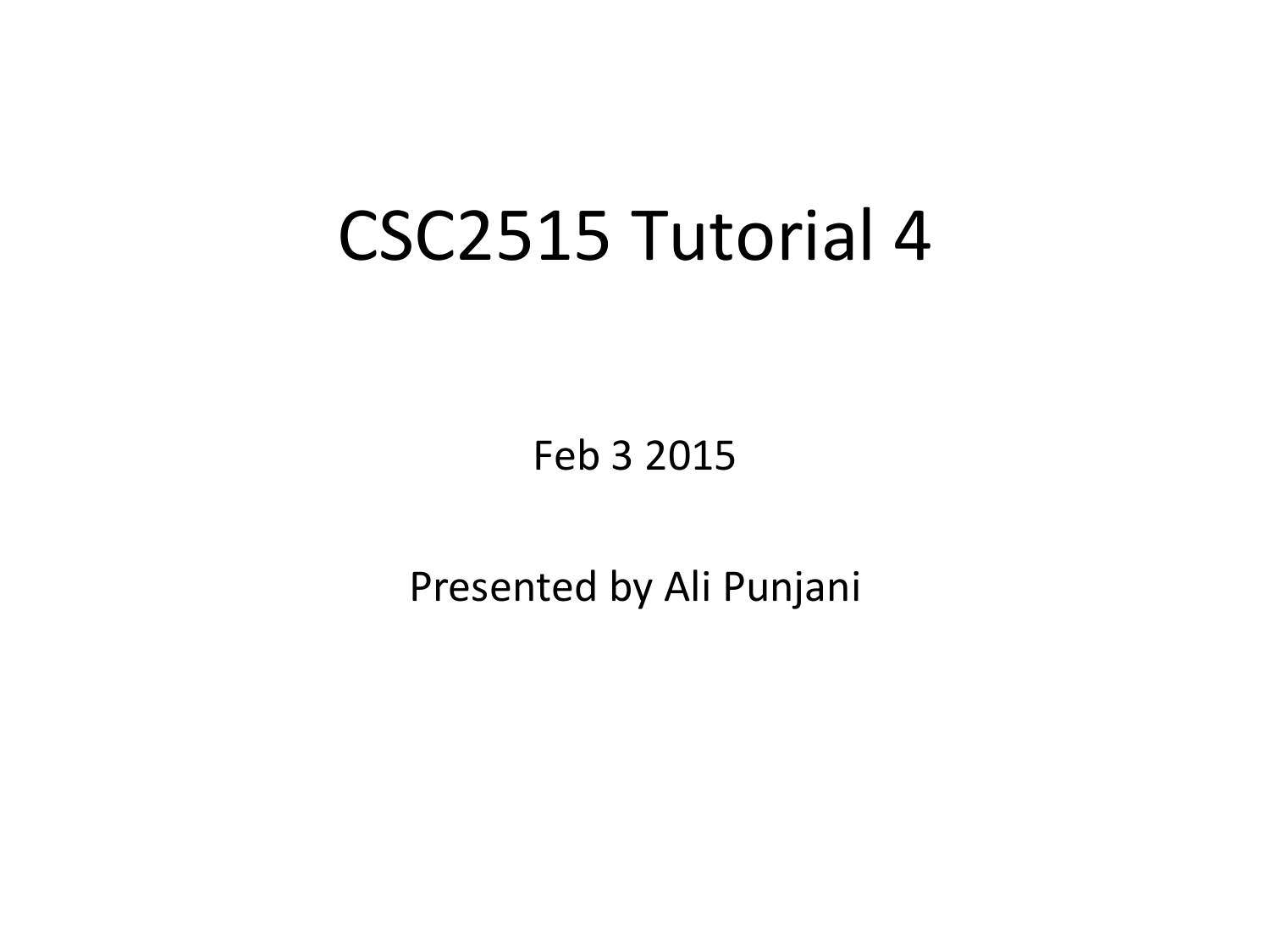# **Outline**

- Neural Networks
	- $-$  Regularization and Overfitting
	- Capacity Restriction/Pruning
	- Demo (MATLAB)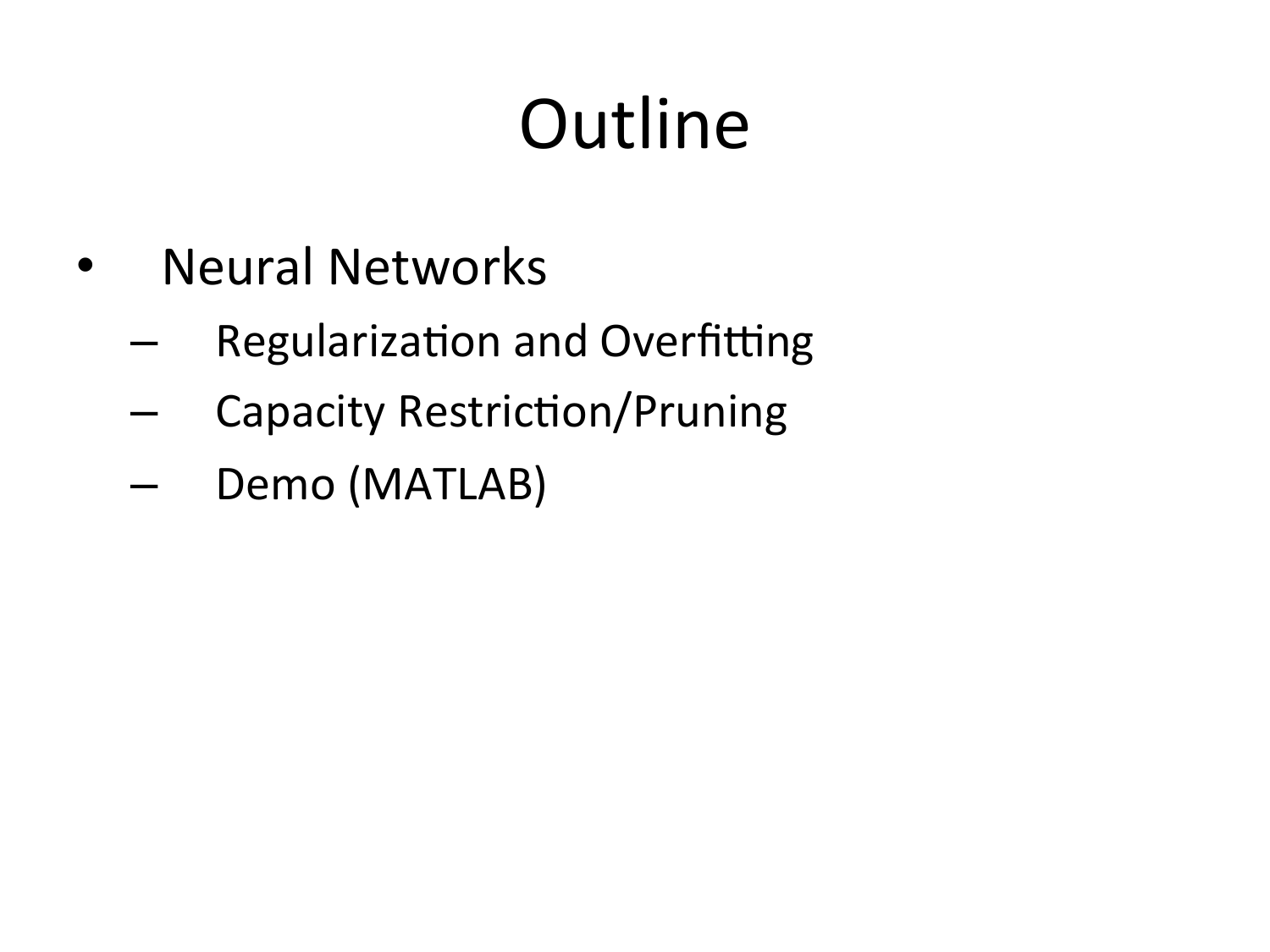## Preventing overfitting

- Use a model that has the right capacity:
	- $-$  enough to model the true regularities
	- $-$  not enough to also model the spurious regularities (assuming they are weaker)
- Standard ways to limit the capacity of a neural net:
	- $-$  Limit the number of hidden units.
	- Limit the size of the weights.
	- $-$  Stop the learning before it has time to overfit.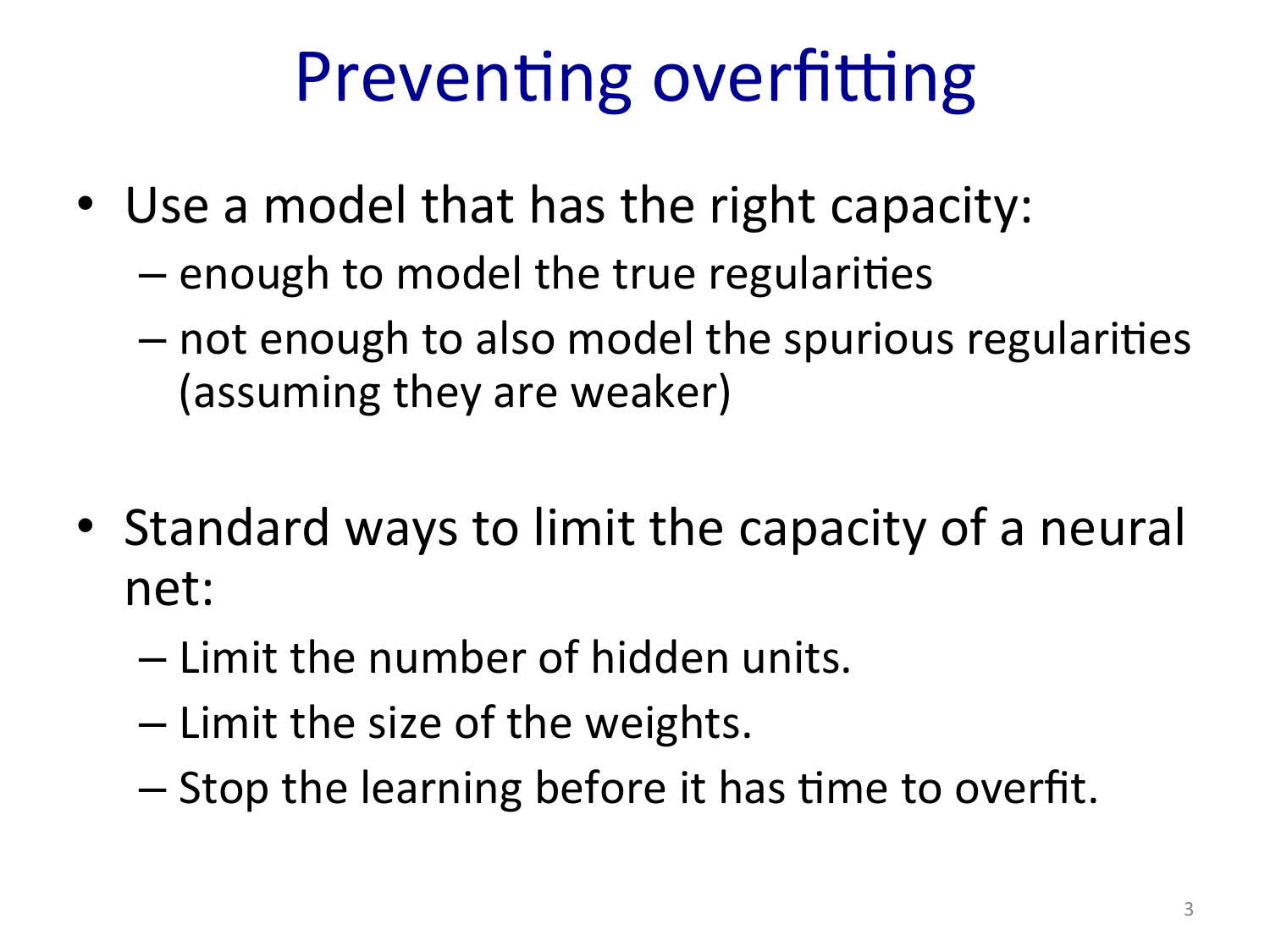### Limiting the size of the weights

Weight-decay involves adding an extra term to the cost function that penalizes the squared weights.

> – Keeps weights small unless they have big error derivatives.

$$
C = E + \frac{\lambda}{2} \sum_{i} w_i^2
$$

$$
\frac{\partial C}{\partial w_i} = \frac{\partial E}{\partial w_i} + \lambda w_i
$$

$$
\begin{array}{c|c}\n\hline\nC & \\
\hline\nW & \\
\hline\n\end{array}
$$

when 
$$
\frac{\partial C}{\partial w_i} = 0
$$
,  $w_i = -\frac{1}{\lambda} \frac{\partial E}{\partial w_i}$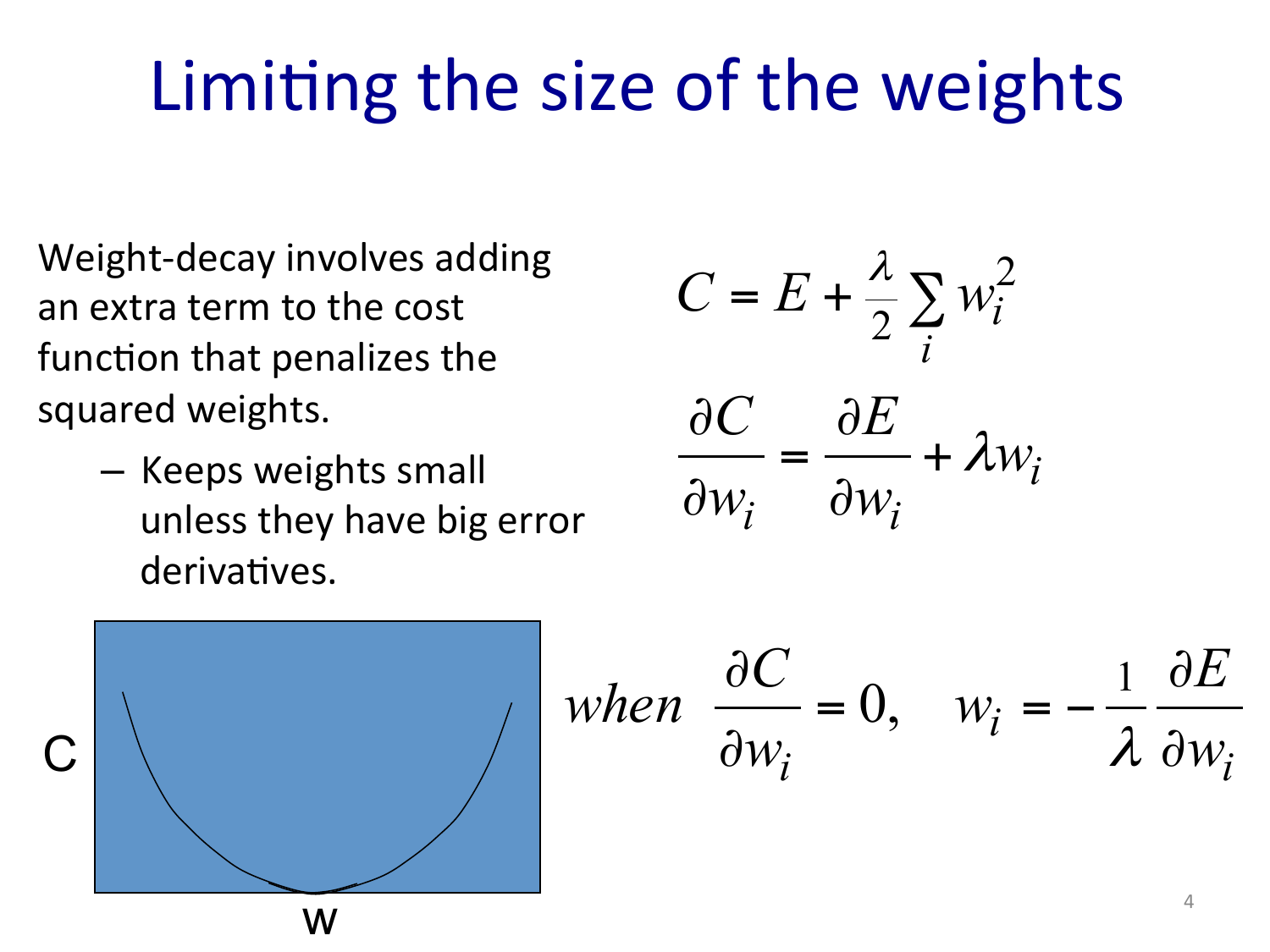# The effect of weight-decay

- It prevents the network from using weights that it does not need
	- $-$  This can often improve generalization a lot.
	- $-$  It helps to stop it from fitting the sampling error.
	- $-$  It makes a smoother model in which the output changes more slowly as the input changes.
- If the network has two very similar inputs it prefers to put half the weight on each rather than all the weight on one.

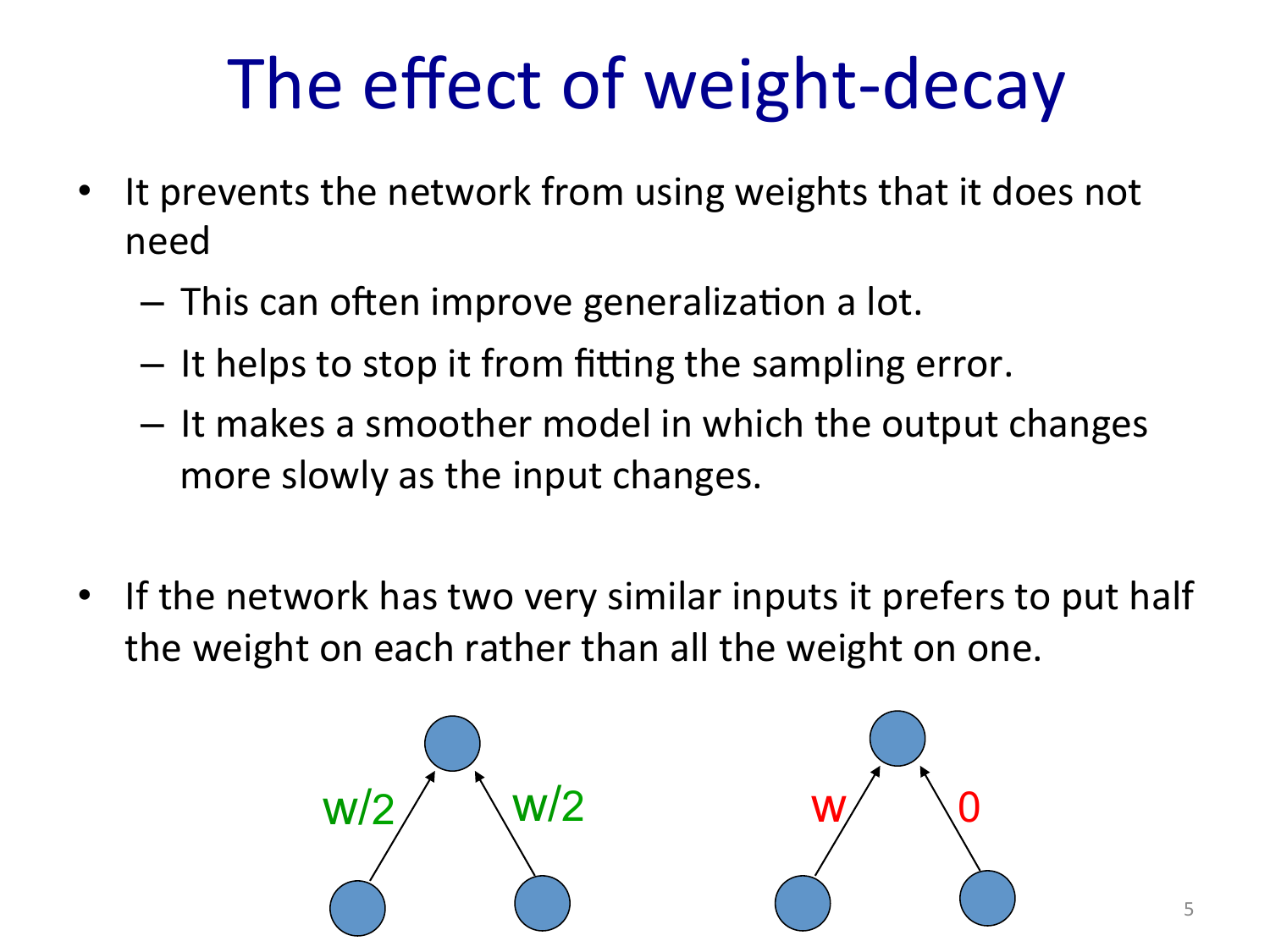## Weight-decay via noisy inputs

- Weight-decay reduces the effect of noise in the inputs.
	- $-$  The noise variance is amplified by the squared weight
- The amplified noise makes an additive contribution to the squared error.
	- $-$  So minimizing the squared error tends to minimize the squared weights when the inputs are noisy.
- It gets more complicated for nonlinear networks.

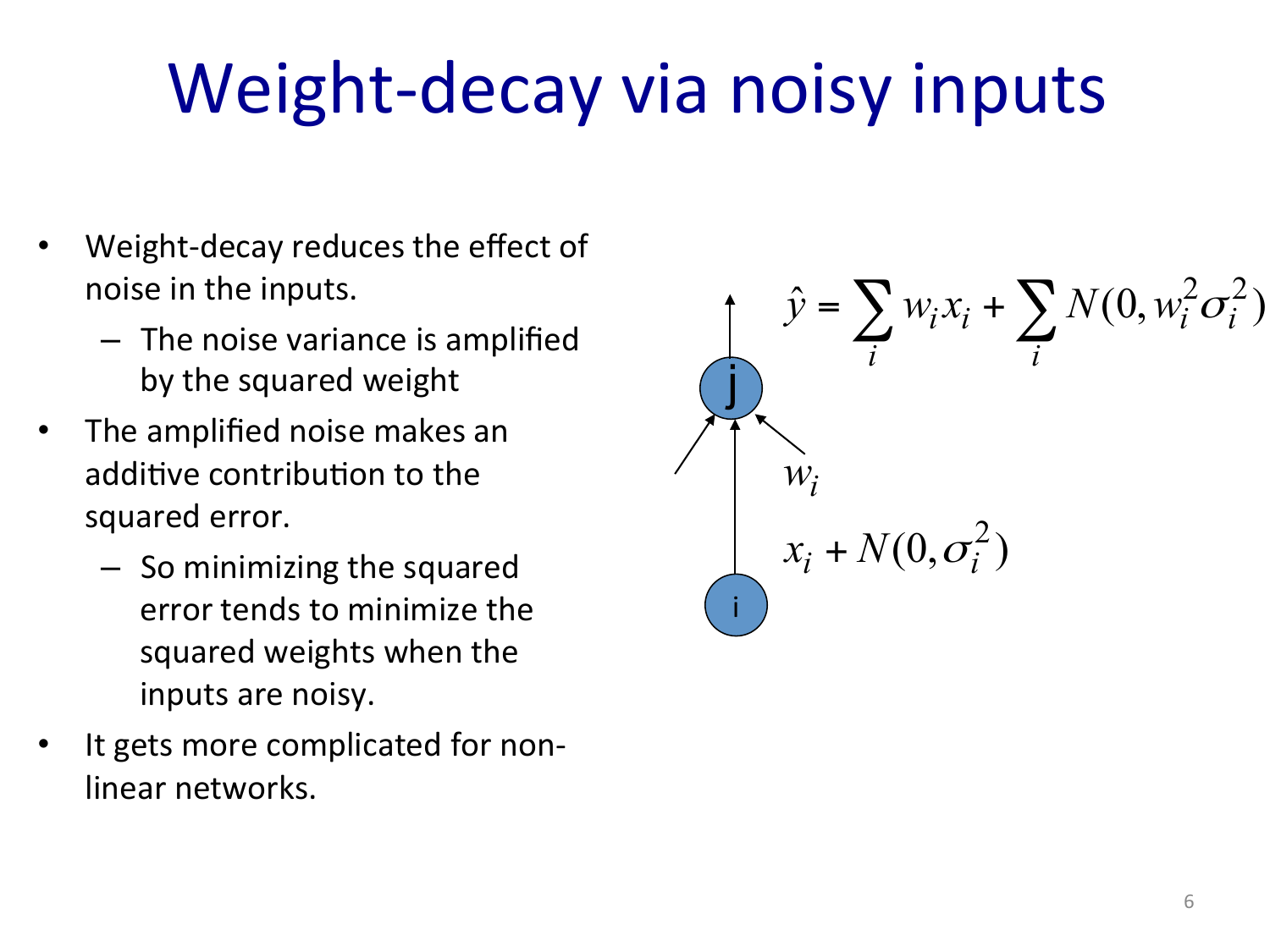# Other kinds of weight penalty

- Sometimes it works better to penalize the absolute values of the weights
	- $-$  This makes some weights equal to zero which helps interpretation
- Sometimes it works better to use a weight penalty that has negligible effect on large weights.



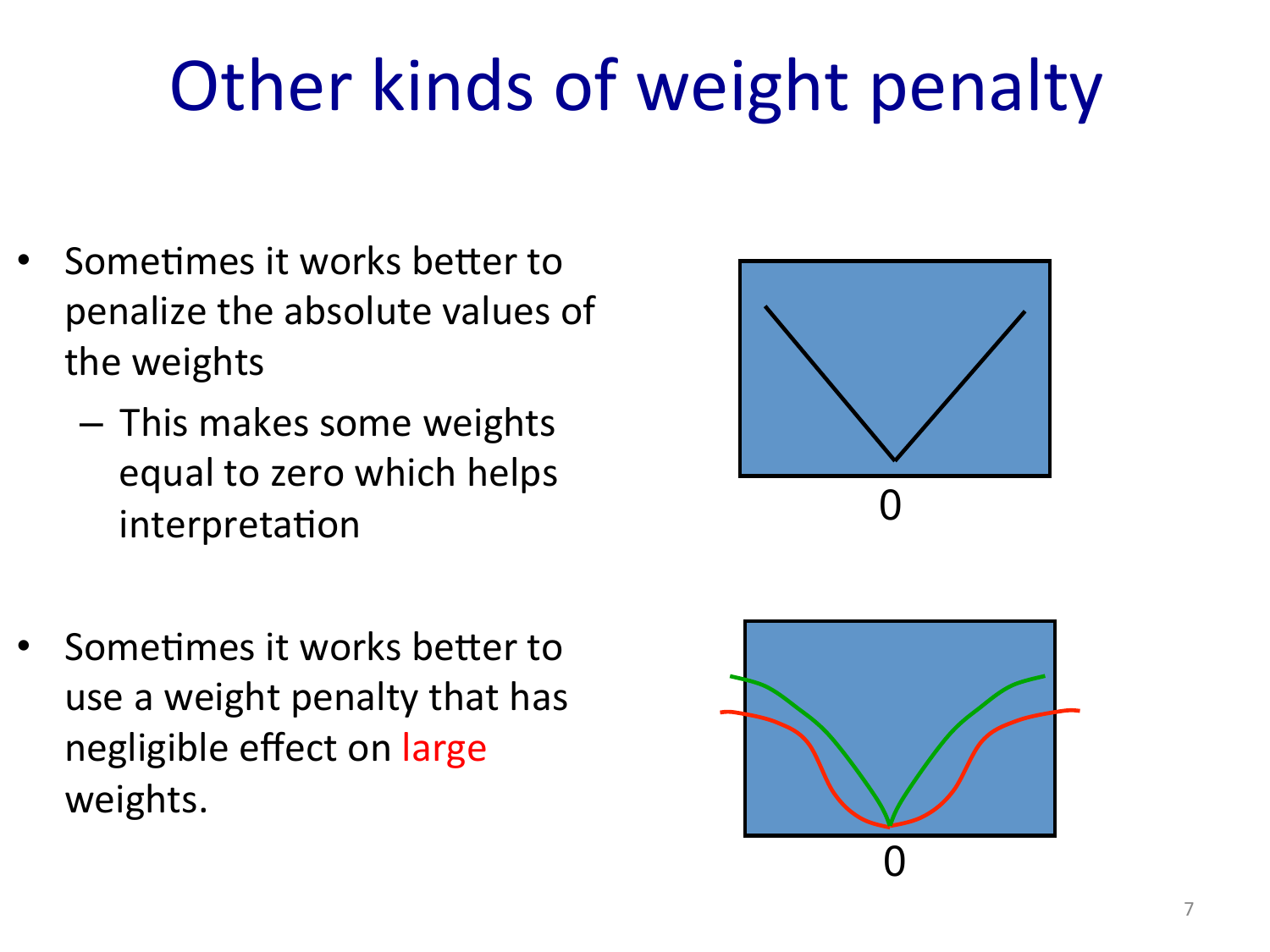#### Pruning network weights II: Optimal brain damage

Weight saliency: analytical prediction of effectiveness of particular parameter wrt objective

Use Taylor series approximation to predict effect of perturbing some parameter (under approx)

$$
\delta E = \frac{1}{2} \sum_{i} \frac{\partial^2 E}{\partial w_{ij}^2} \delta w_{ij}
$$

Algorithm: 

- $-$  Train network to local minimum
- $-$  Use back-prop to compute diagonal second derivatives
- $-$  Delete some parameters with low saliency (little effect of perturbing it on *E*)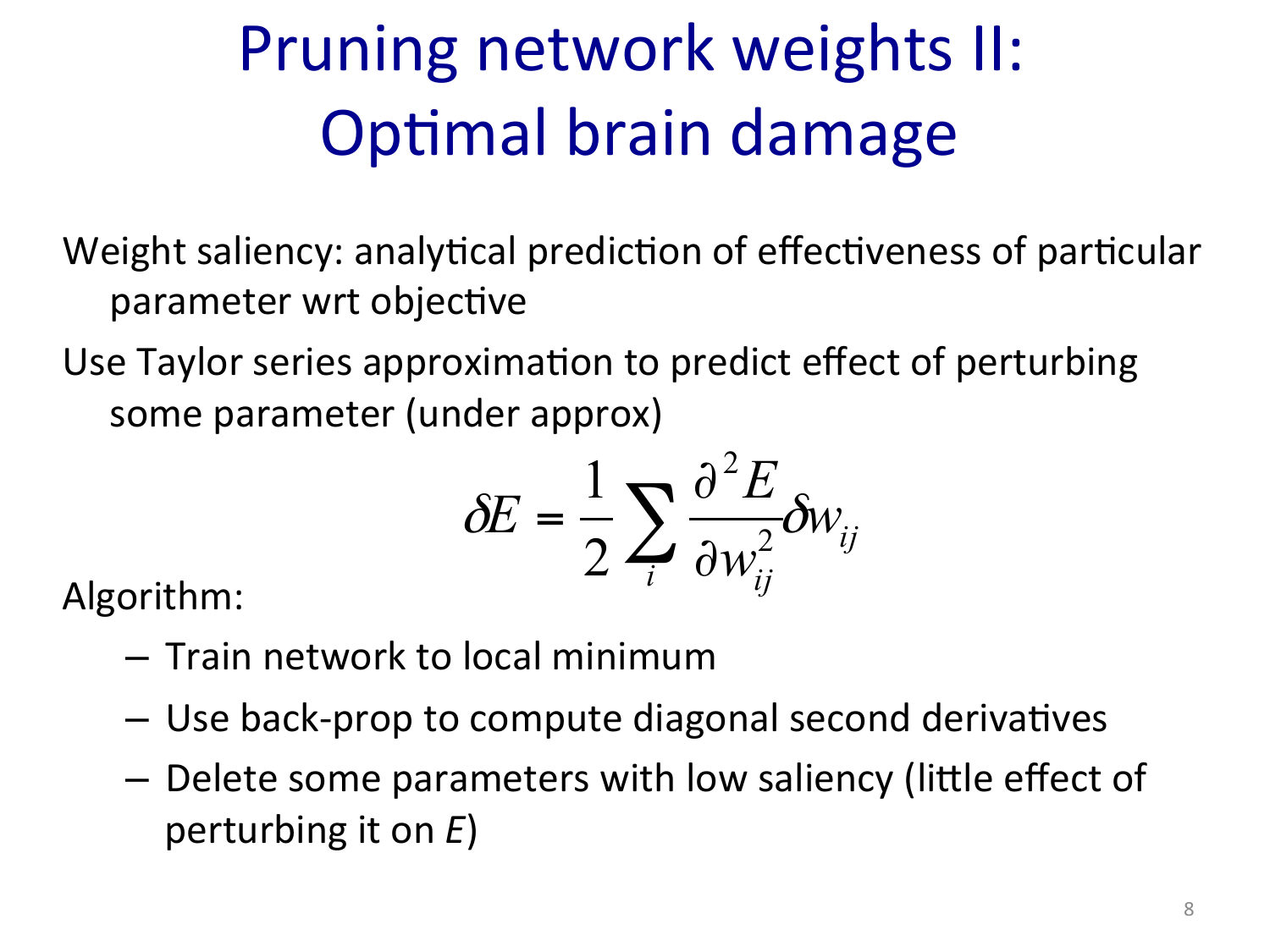#### Deciding how much to restrict the capacity

- How do we decide which limit to use and how strong to make the limit?
	- $-$  If we use the test data we get an unfair prediction of the error rate we would get on new test data.
	- Suppose we compared a set of models that gave random results, the best one on a particular dataset would do better than chance. But it won't do better than chance on another test set.
- So use a separate validation set to do model selection.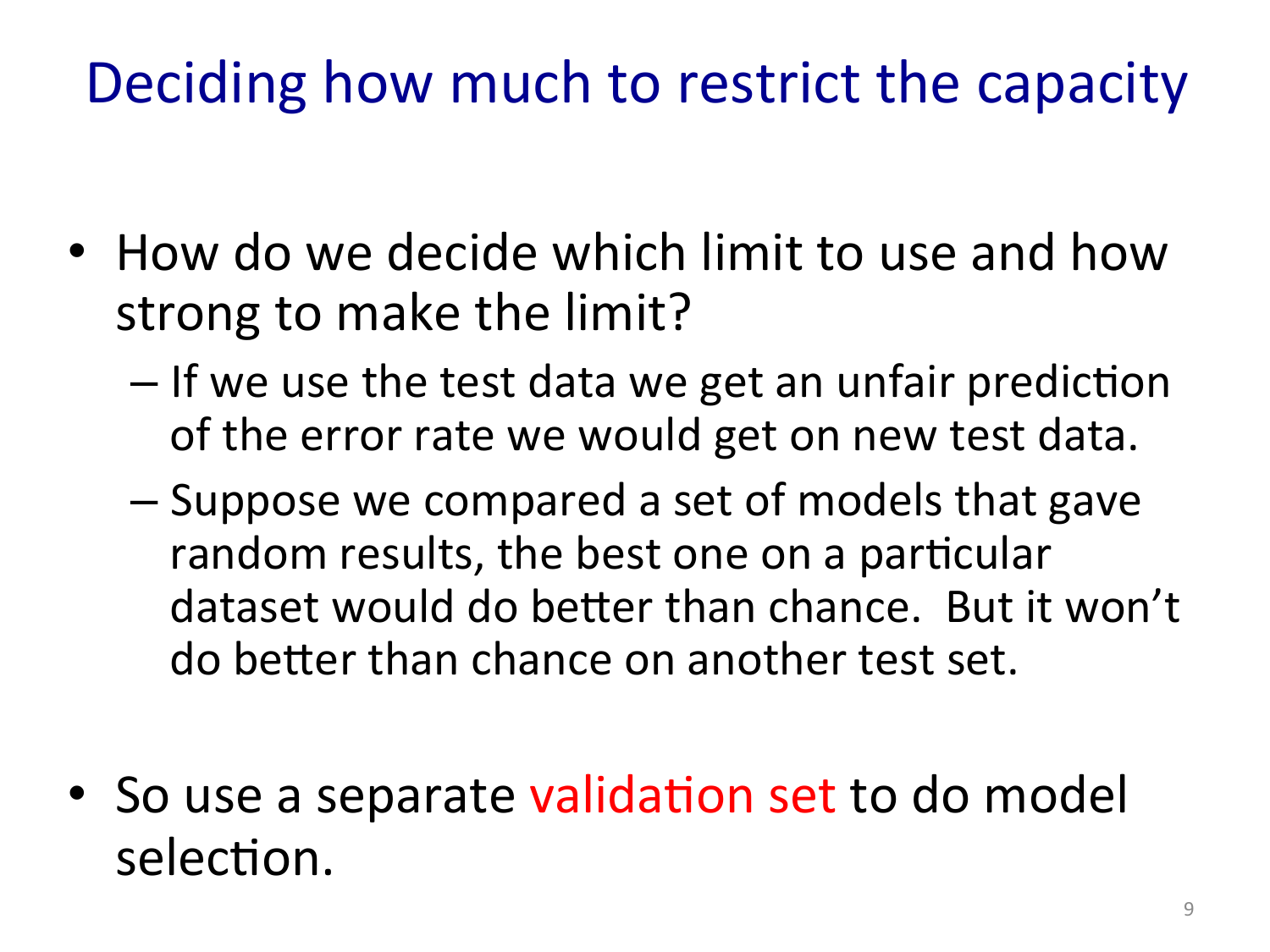#### Using a validation set

- Divide the total dataset into three subsets:
	- $-$  Training data is used for learning the parameters of the model.
	- $-$  Validation data is not used of learning but is used for deciding what type of model and what amount of regularization works best
	- $-$  Test data is used to get a final, unbiased estimate of how well the network works. We expect this estimate to be worse than on the validation data
- We could then re-divide the total dataset to get another unbiased estimate of the true error rate.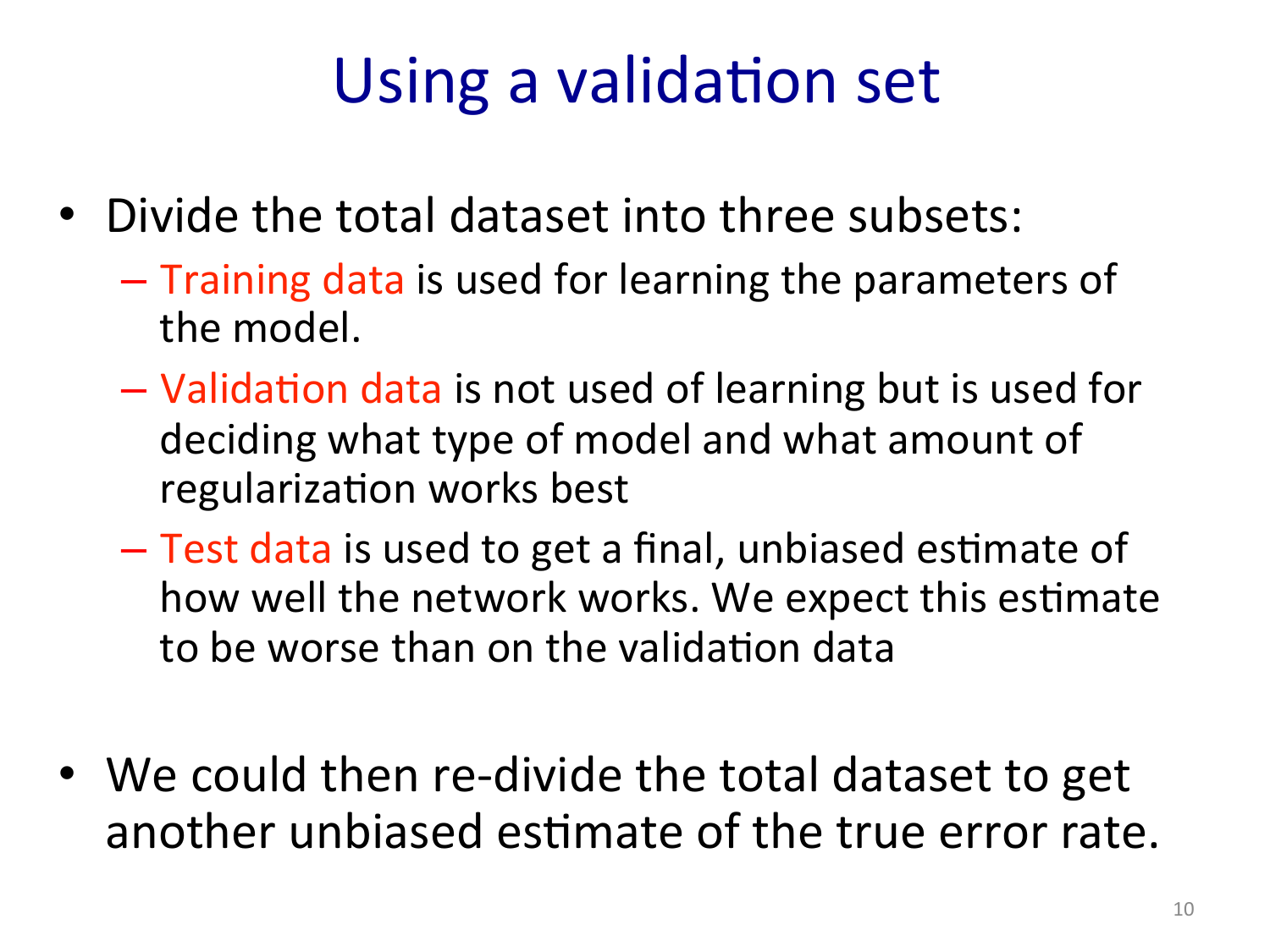#### Preventing overfitting by early stopping

- If we have lots of data and a big model, its very expensive to keep re-training it with different amounts of weight decay
- It is much cheaper to start with very small weights and let them grow until the performance on the validation set starts getting worse (but don't get fooled by noise!)
- The capacity of the model is limited because the weights have not had time to grow big.